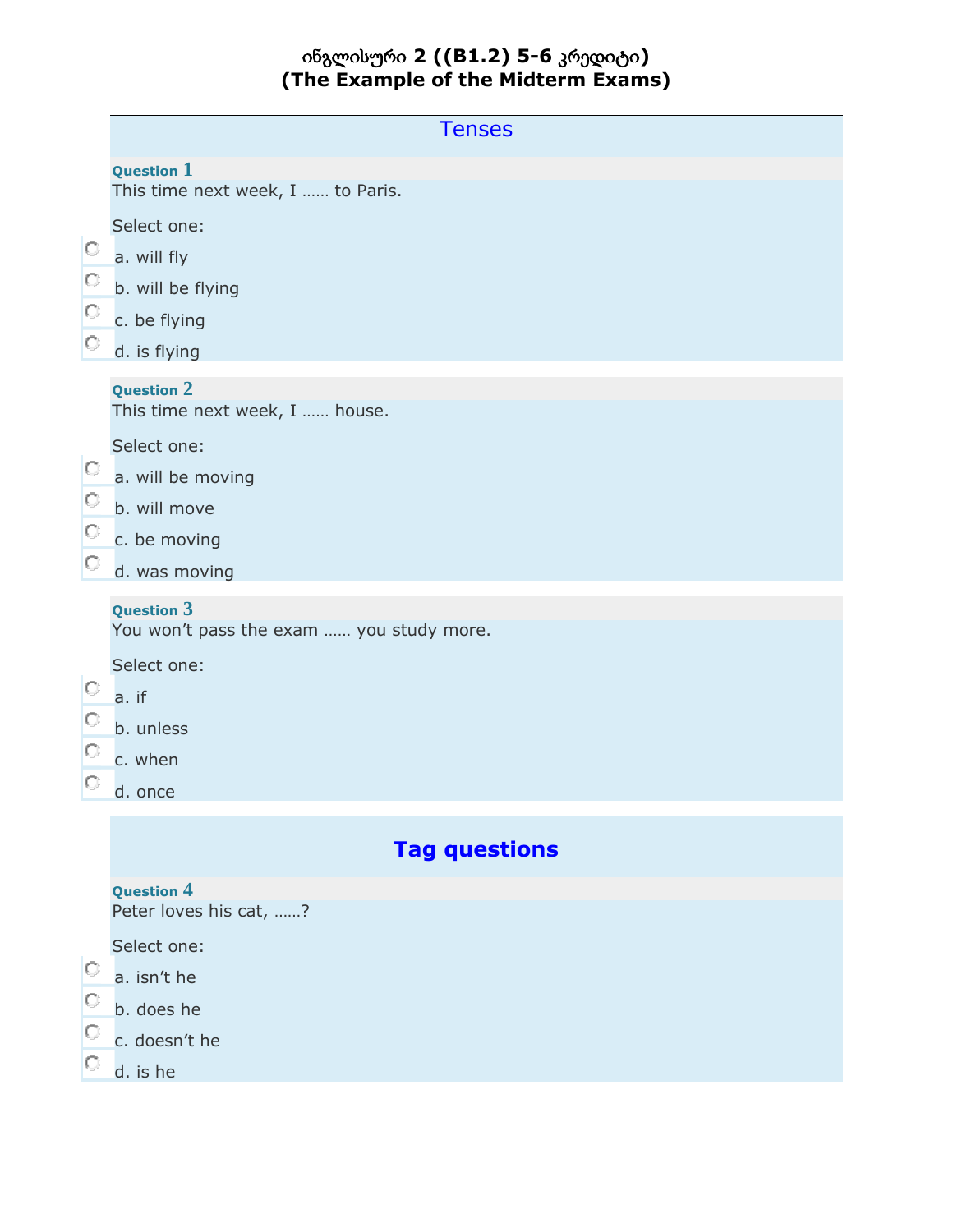|         | <b>Question 5</b>                   |
|---------|-------------------------------------|
|         | Your children don't go out alone, ? |
|         | Select one:                         |
|         |                                     |
| $\circ$ | a. do they                          |
| $\circ$ | b. can they                         |
| $\circ$ | c. can't they                       |
| $\circ$ | d. don't they                       |
|         |                                     |
|         | <b>Question 6</b>                   |
|         | Dad's taken my bag, ?               |
|         | Select one:                         |
| $\circ$ | a. hasn't he                        |
|         |                                     |
| $\circ$ | b. isn't he                         |
| $\circ$ | c. is he                            |
|         | d. has he                           |

# **Some/any/no and their compounds**

# **Question 7**

There wasn't … on the bus.

Select one:

- a. somebody
- C b. nobody
- c. no one
- О. d. anyone

## **Question 8**

I think there are … in the garden.

Select one:

- $\overline{\text{a}}$ . nobody
- b. someone
- c. some people
- $\circ$ d. anybody

# **Question 9**

There isn't … at the station.

Select one:

|  | a. somebody |
|--|-------------|
|  |             |

- О. b. nobody
- О. c. anyone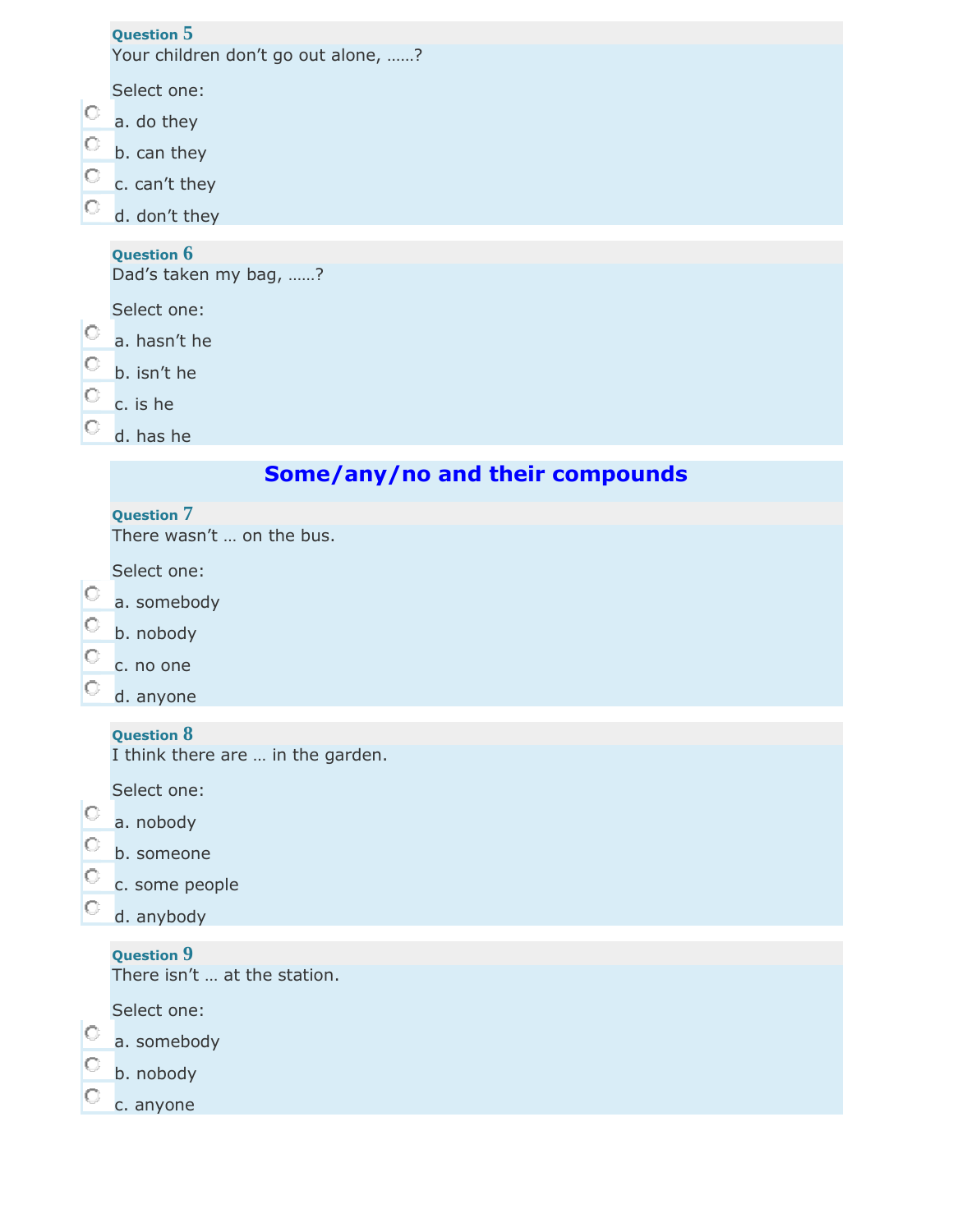# **A few/few - a little/little; a lot of/ lots of – much – many**

| Question $10$ |  |
|---------------|--|
|---------------|--|

Very … people fly because of terrorist activities.

Select one:

- $\circ$ a. little
- О. b. much
- О. c. many
- О. d. few

## **Question 11**

Unfortunately, I haven't got … time for watching TV.

Select one:

- 0 a. few
- О. b. no
- О. c. much
- **d.** little

## **Question 12**

There is … water left, so drink only what you must.

- Select one:
- 0 a. some
- О. b. little
- О. c. few
- $\circ$ d. much

# **Phrasal verbs**

## **Question 13**

Thieves broke … his house and stole his computer.

Select one:

#### О. a. into

- b. through
- О. c. out of
- О. d. off

## **Question 14**

My car broke … so I had to walk home.

Select one: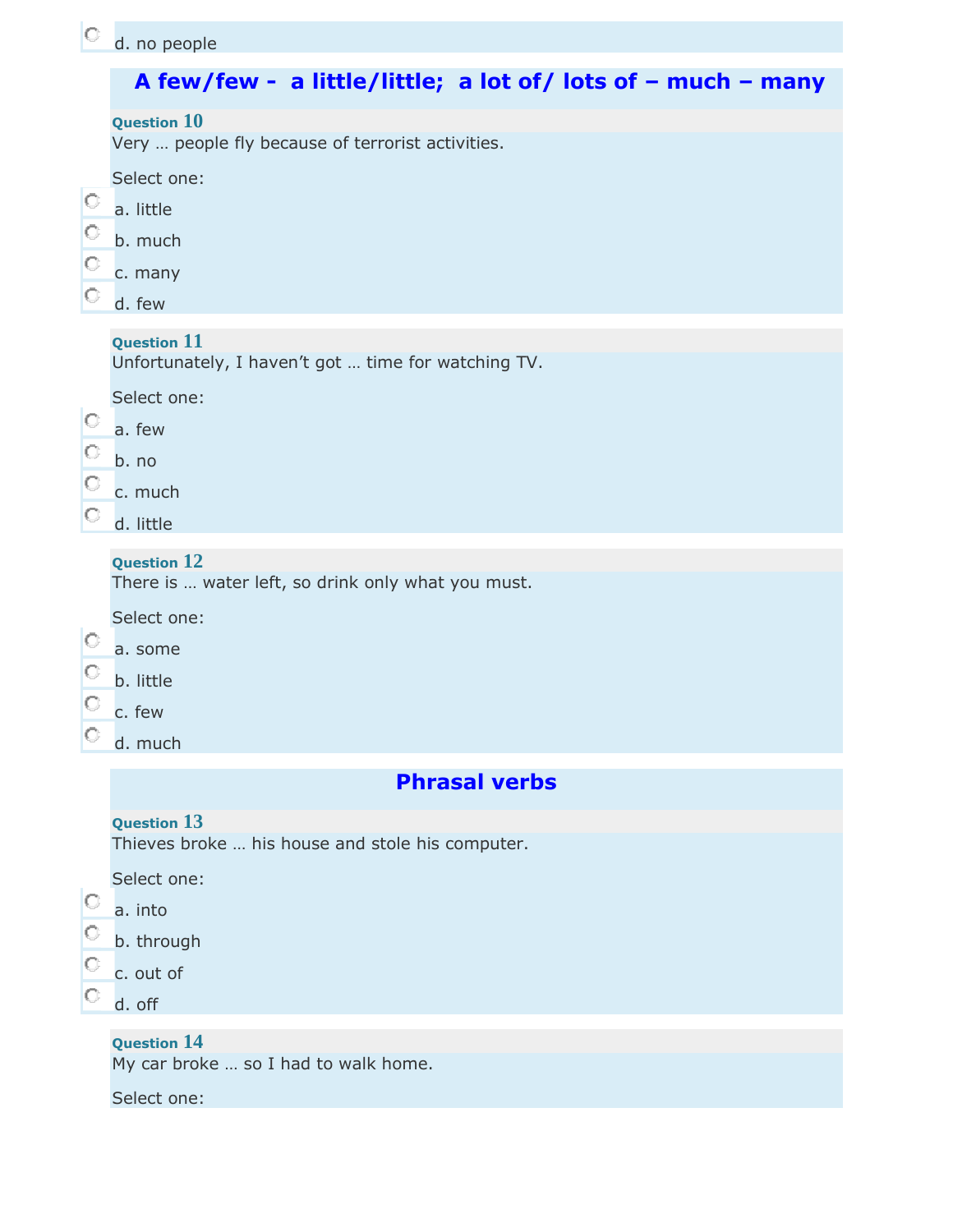| $\circ$ | a. off                                                      |
|---------|-------------------------------------------------------------|
| $\circ$ | b. away                                                     |
| $\circ$ | c. down                                                     |
| $\circ$ | d. out                                                      |
|         | <b>Question 15</b><br>John and Lyn broke  their engagement. |
|         | Select one:                                                 |
| $\circ$ | a. off                                                      |
| O       | b. down                                                     |
| О       | c. away                                                     |

 $\boxed{\circ}$ d. into

|                                    | <b>Question 16</b><br>I enjoy_________________more than anything else.          |
|------------------------------------|---------------------------------------------------------------------------------|
| $\circ$<br>$\circ$<br>$\circ$<br>O | Select one:<br>a. shopping<br>b. to shop<br>c. shop<br>d. shopper               |
|                                    |                                                                                 |
|                                    | <b>Question 17</b><br>What's the name of Dave's driving<br>$\overline{?}$       |
| $\circ$<br>O<br>O<br>O             | Select one:<br>a. instruct<br>b. instructor<br>c. instructive<br>d. instruction |
|                                    | <b>Question 18</b>                                                              |
|                                    | Don't pay _______________ to what he says,                                      |
| O<br>O<br>O<br>O                   | Select one:<br>a. attend<br>b. attention<br>c. attentive<br>d. attentively      |
|                                    | <b>Choose the correct word.</b>                                                 |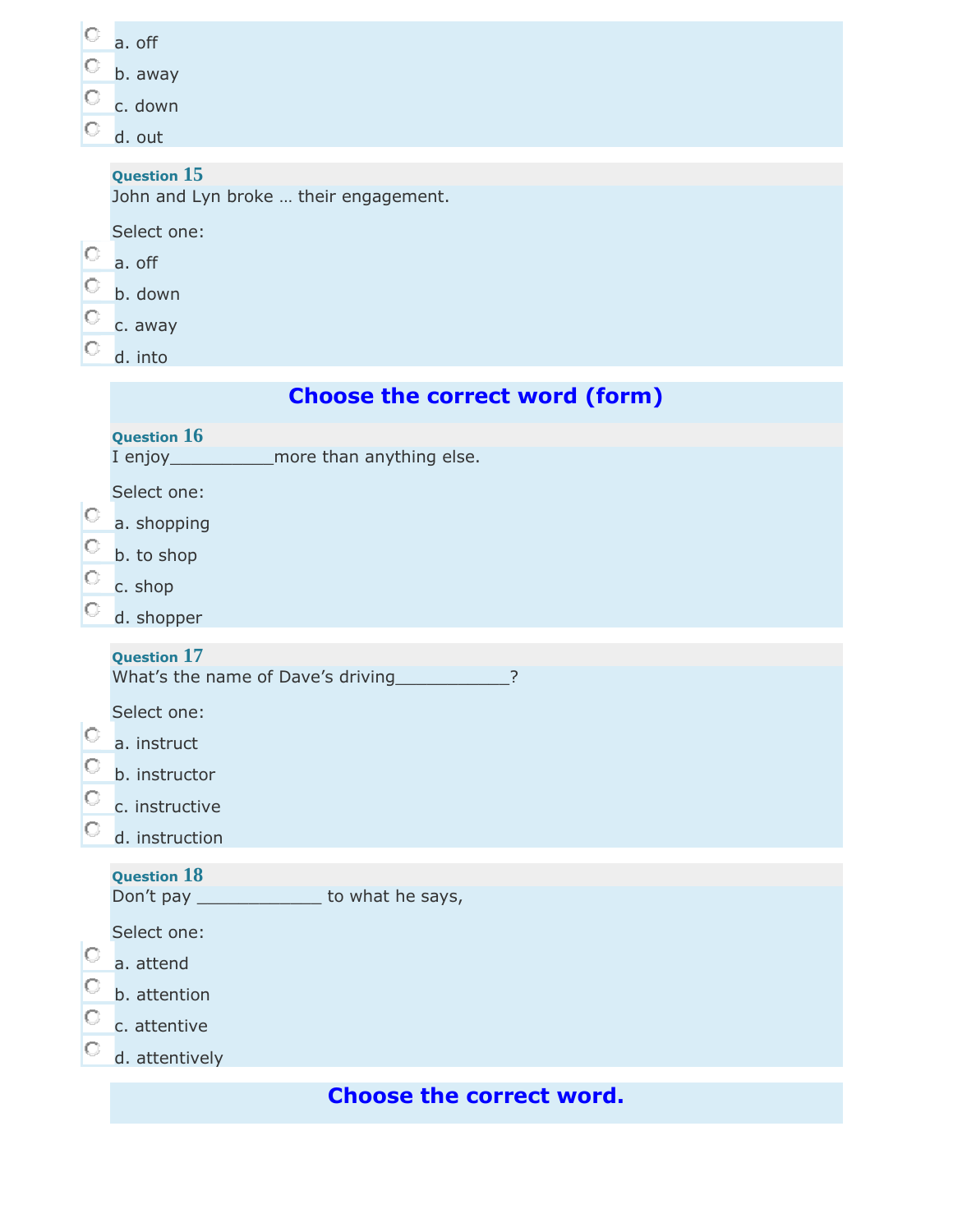|   | <b>Question 19</b><br>You can trust her completely; she's very____________.            |
|---|----------------------------------------------------------------------------------------|
|   | Select one:                                                                            |
| O | a. reliable                                                                            |
| O | b. dedicated                                                                           |
| O | c. patient                                                                             |
| O | d. stressful                                                                           |
|   | <b>Question 20</b>                                                                     |
|   | Select one:                                                                            |
| O | a. earns                                                                               |
| O | b. gains                                                                               |
| O | c. wins                                                                                |
| O | d. does                                                                                |
|   | <b>Question 21</b>                                                                     |
|   |                                                                                        |
|   | Select one:                                                                            |
| 0 | a. creaking                                                                            |
| O | b. barking                                                                             |
| O | c. singing                                                                             |
|   | d. howling                                                                             |
|   | Choose the correct synonym of the<br>underlined word.                                  |
|   | <b>Question 22</b>                                                                     |
|   | She looks as pretty as a picture.                                                      |
|   | Select one:                                                                            |
| O |                                                                                        |
|   | a. ugly                                                                                |
| O | b. vain                                                                                |
| O | c. beautiful                                                                           |
| O | d. witty                                                                               |
|   | <b>Question 23</b><br>By a stroke of fortune he got a small part in a television play. |
|   | Select one:                                                                            |
| O | a. fame                                                                                |
|   | b. success                                                                             |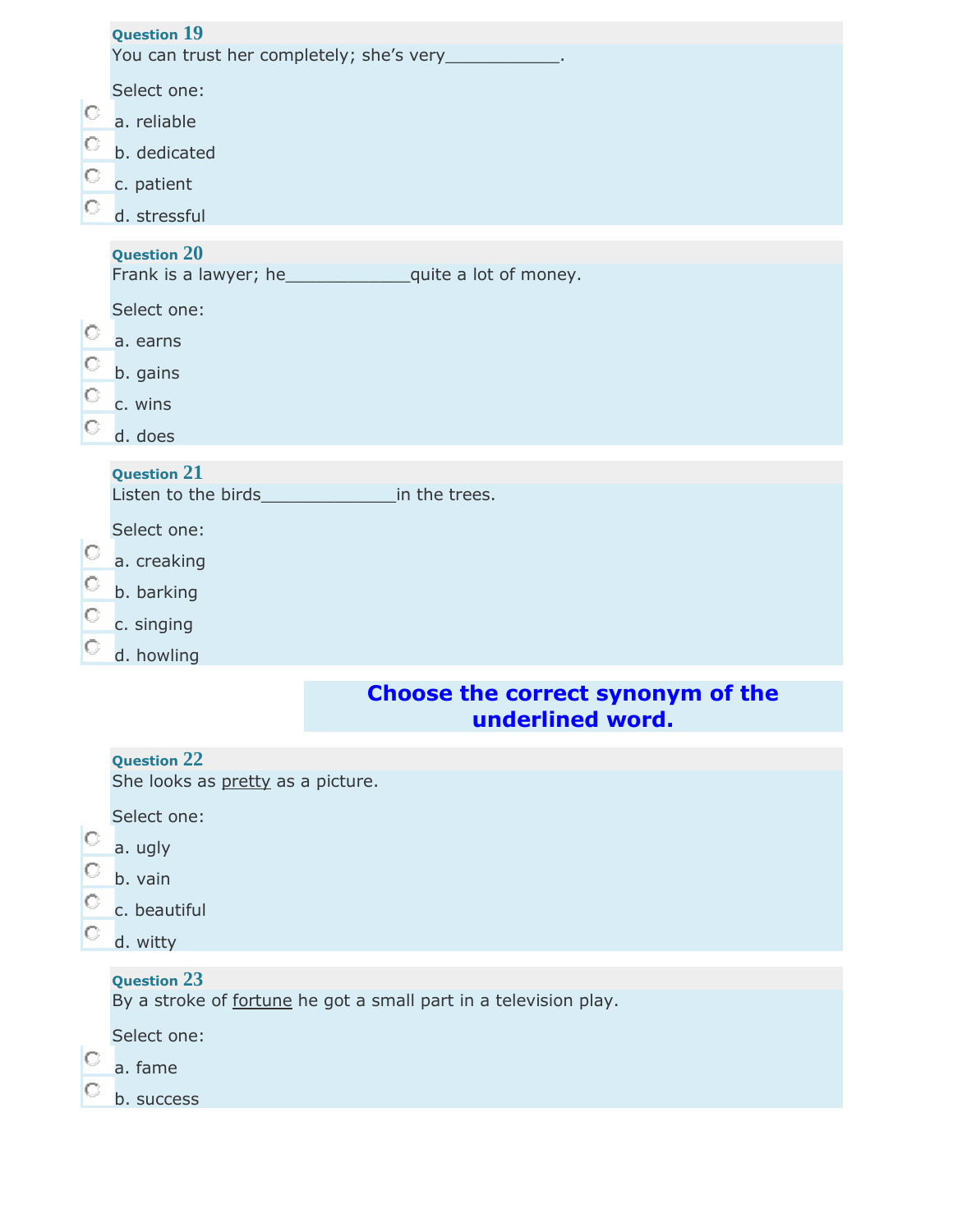|         | c. failure                                           |
|---------|------------------------------------------------------|
|         | d. luck                                              |
|         |                                                      |
|         | <b>Question 24</b>                                   |
|         | She gave false information to the insurance company. |
|         | Select one:                                          |
|         | a. accurate                                          |
|         |                                                      |
| O       | b. wrong                                             |
| $\circ$ | c. correct                                           |
|         |                                                      |
|         | d. artificial                                        |
|         |                                                      |
|         | <b>Read the text and the questions below. For</b>    |

# **each questions mark correct latter: A,B,C or D.**

# **The Artist**

People think being an artist must be a wonderful way to earn one's living. And of course, there are lots of great things about working for oneself, at home alone, even in an old studio like mine. What I really like is that nobody tells me what time to start in the morning.I like to paint as soon as I wake up, which is always early, but isn't the same time every day. And nobody tells me what to wear, or whether I can take the afternoon off and go to a football match. But then, I have no one to chat with when I'm bored, no one to discuss last night's match with during the office lunch hour. Sure, I can spend the time cycling or gardening if I choose. But the work will still be there when I do finally get back home. Unfortunately, working at home means that people can always find me ,whether I'm bored or not, and once I've answered the doorbell, it's too late – my thoughts have been interrupted. No one would dream of calling in if I worked in an office, but I find myself listening to friends' troubles. As they talk my ideas disappear and I feel increasingly stressed thinking of my work waiting to be done. However, when I hear the traffic news on the radio, and imagine my friends sitting miserably in their cars in a jam, feeling bored, or waiting unhappily for an overcrowded tram in the win, I realize that I really haven't got much to complain about*. I* find a CD which will start me thinking, turn it up really loudly and begin another picture.

# **Question 25**

What is the writer trying to do in the text?

Select one: